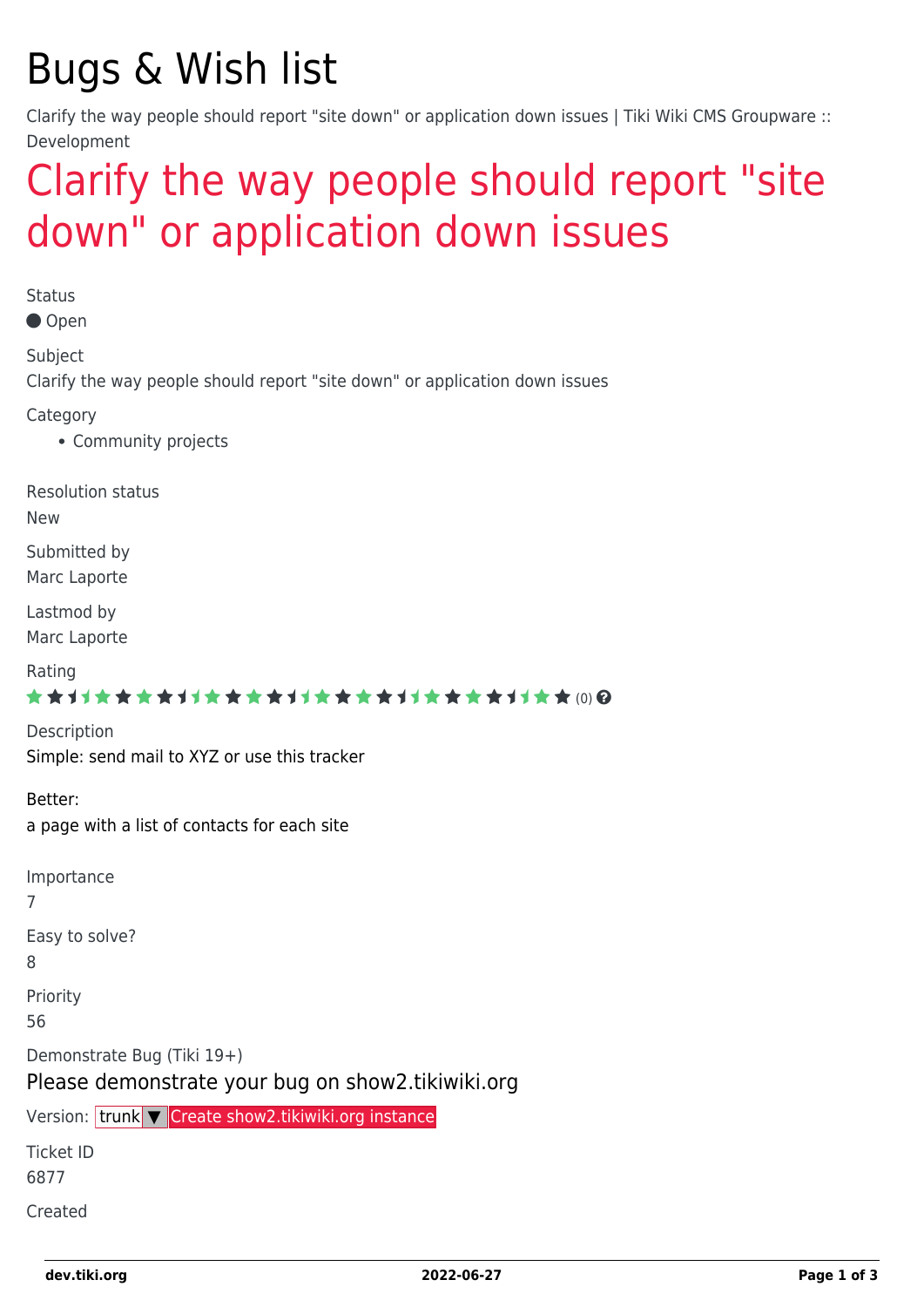Tuesday 23 October, 2018 13:37:21 GMT-0000 by Marc Laporte

LastModif Tuesday 23 October, 2018 13:37:21 GMT-0000

### Comments



[Marc Laporte](https://dev.tiki.org/user11197) 08 Nov 18 14:41 GMT-0000

1st draft:

For down time, email technical contact listed at: <https://tiki.org/Domains>

and put Gardener in CC

# [luciash d' being](https://dev.tiki.org/user199)  09 Nov 18 11:36 GMT-0000

Assuming "the people" know the emails of the technical and gardener contacts and that they are the Admins only, this could work (as the <https://tiki.org/Domains> page is restricted to Admins only)...

Otherwise, not so much...



### [Marc Laporte](https://dev.tiki.org/user11197) 09 Nov 18 22:06 GMT-0000

Indeed. It's not good.

Any good proposals?

## [luciash d' being](https://dev.tiki.org/user199) [] 12 Nov 18 11:03 GMT-0000

I would maybe propose using at least some custom static 4xx/5xx html Error pages when Apache can serve them it would at least display a button link to "Report this error" with predefined emails to tech contacts and gardeners depending on the sister site.